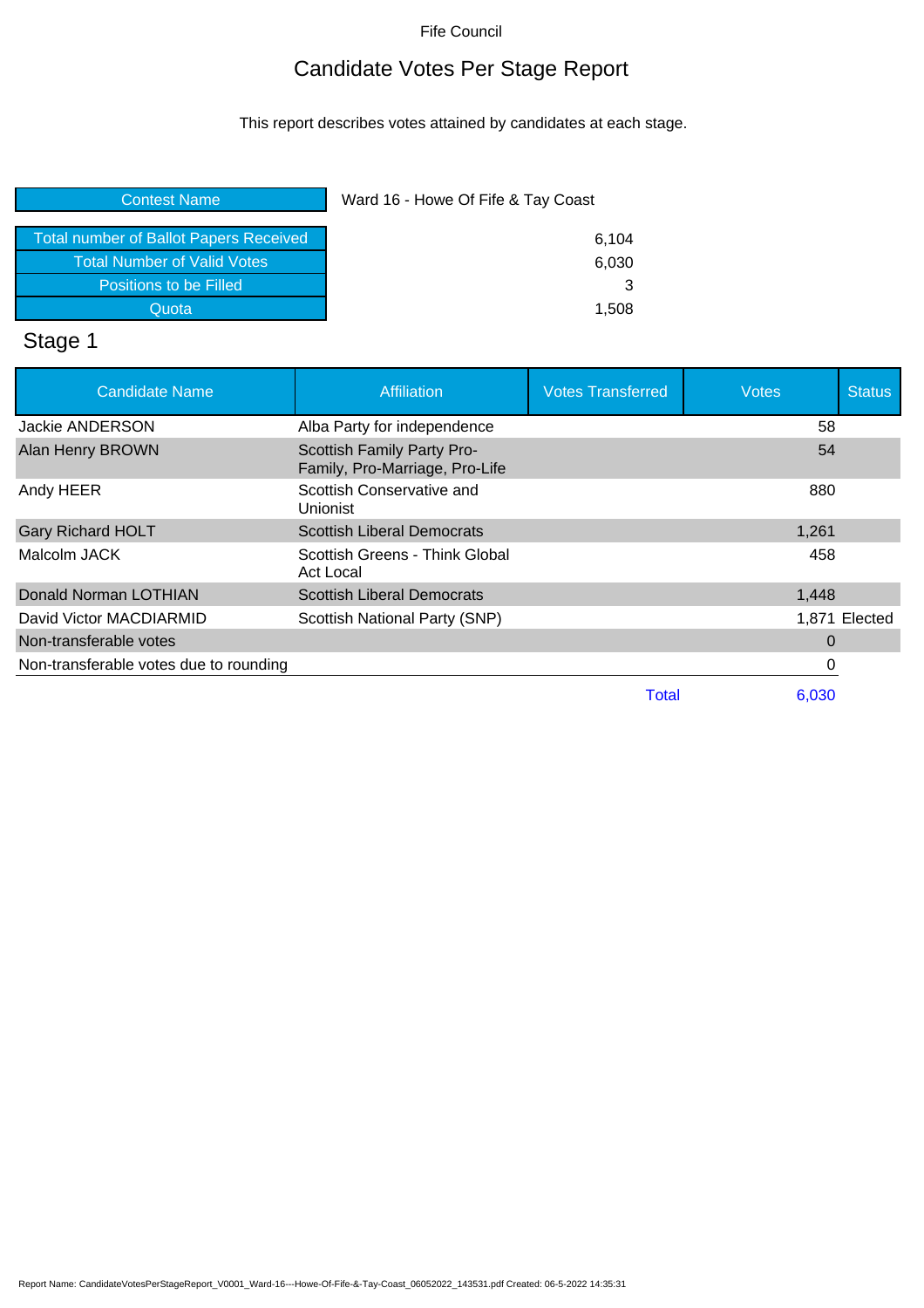## Candidate Votes Per Stage Report

This report describes votes attained by candidates at each stage.

# Stage 2

## Surplus of David Victor MACDIARMID 363.00000

| <b>Candidate Name</b>                  | <b>Affiliation</b>                                           | <b>Votes Transferred</b> | <b>Votes</b>        | <b>Status</b> |
|----------------------------------------|--------------------------------------------------------------|--------------------------|---------------------|---------------|
| Jackie ANDERSON                        | Alba Party for independence                                  | 33.56373                 | 91.56373            |               |
| <b>Alan Henry BROWN</b>                | Scottish Family Party Pro-<br>Family, Pro-Marriage, Pro-Life | 3.88020                  | 57.88020            |               |
| Andy HEER                              | Scottish Conservative and<br>Unionist                        | 8.73045                  | 888.73045           |               |
| <b>Gary Richard HOLT</b>               | <b>Scottish Liberal Democrats</b>                            | 19.01298                 | 1,280.01298         |               |
| Malcolm JACK                           | Scottish Greens - Think Global<br>Act Local                  | 169.75875                | 627.75875           |               |
| Donald Norman LOTHIAN                  | <b>Scottish Liberal Democrats</b>                            | 60.14310                 | 1,508.14310 Elected |               |
| David Victor MACDIARMID                | Scottish National Party (SNP)                                | -363.00000               | 1,508.00000         |               |
| Non-transferable votes                 |                                                              | 67.90350                 | 67.90350            |               |
| Non-transferable votes due to rounding |                                                              | 0.00729                  | 0.00729             |               |
|                                        |                                                              | Total                    | 6,030.00000         |               |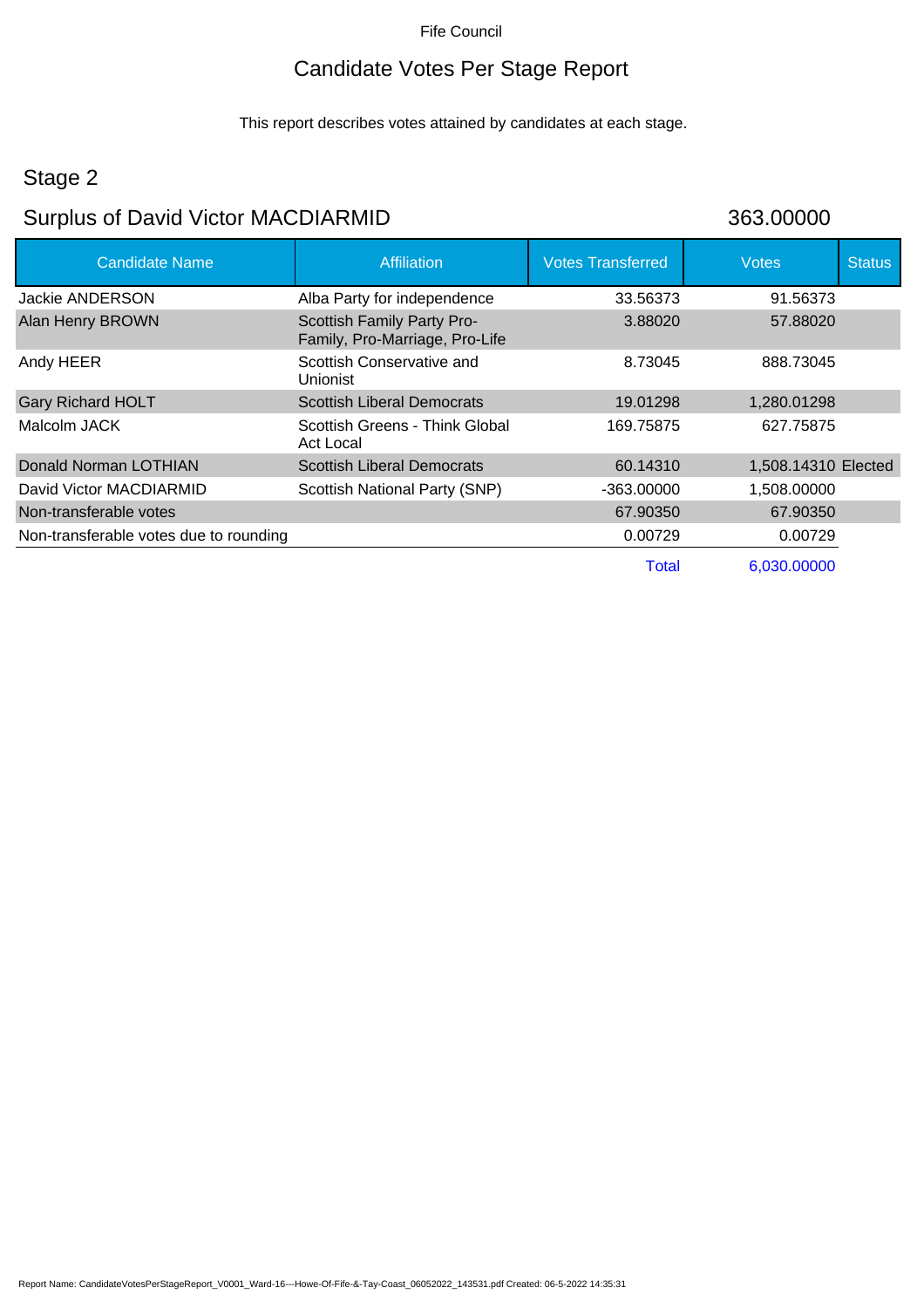# Candidate Votes Per Stage Report

This report describes votes attained by candidates at each stage.

## Stage 3

# Surplus of Donald Norman LOTHIAN 60.14310

| <b>Candidate Name</b>                  | Affiliation                                                  | <b>Votes Transferred</b> | <b>Votes</b> | <b>Status</b> |
|----------------------------------------|--------------------------------------------------------------|--------------------------|--------------|---------------|
| Jackie ANDERSON                        | Alba Party for independence                                  | 0.00088                  | 91.56461     |               |
| Alan Henry BROWN                       | Scottish Family Party Pro-<br>Family, Pro-Marriage, Pro-Life | 0.00075                  | 57.88095     |               |
| Andy HEER                              | Scottish Conservative and<br>Unionist                        | 0.01429                  | 888.74474    |               |
| <b>Gary Richard HOLT</b>               | <b>Scottish Liberal Democrats</b>                            | 0.10182                  | 1,280.11480  |               |
| Malcolm JACK                           | Scottish Greens - Think Global<br>Act Local                  | 0.00646                  | 627.76521    |               |
| Donald Norman LOTHIAN                  | <b>Scottish Liberal Democrats</b>                            | $-0.14310$               | 1,508.00000  |               |
| David Victor MACDIARMID                | Scottish National Party (SNP)                                | 0.00000                  | 1,508.00000  |               |
| Non-transferable votes                 |                                                              | 0.00922                  | 67.92001     |               |
| Non-transferable votes due to rounding |                                                              | 0.00968                  | 0.00968      |               |
|                                        |                                                              | Total                    | 6,030,00000  |               |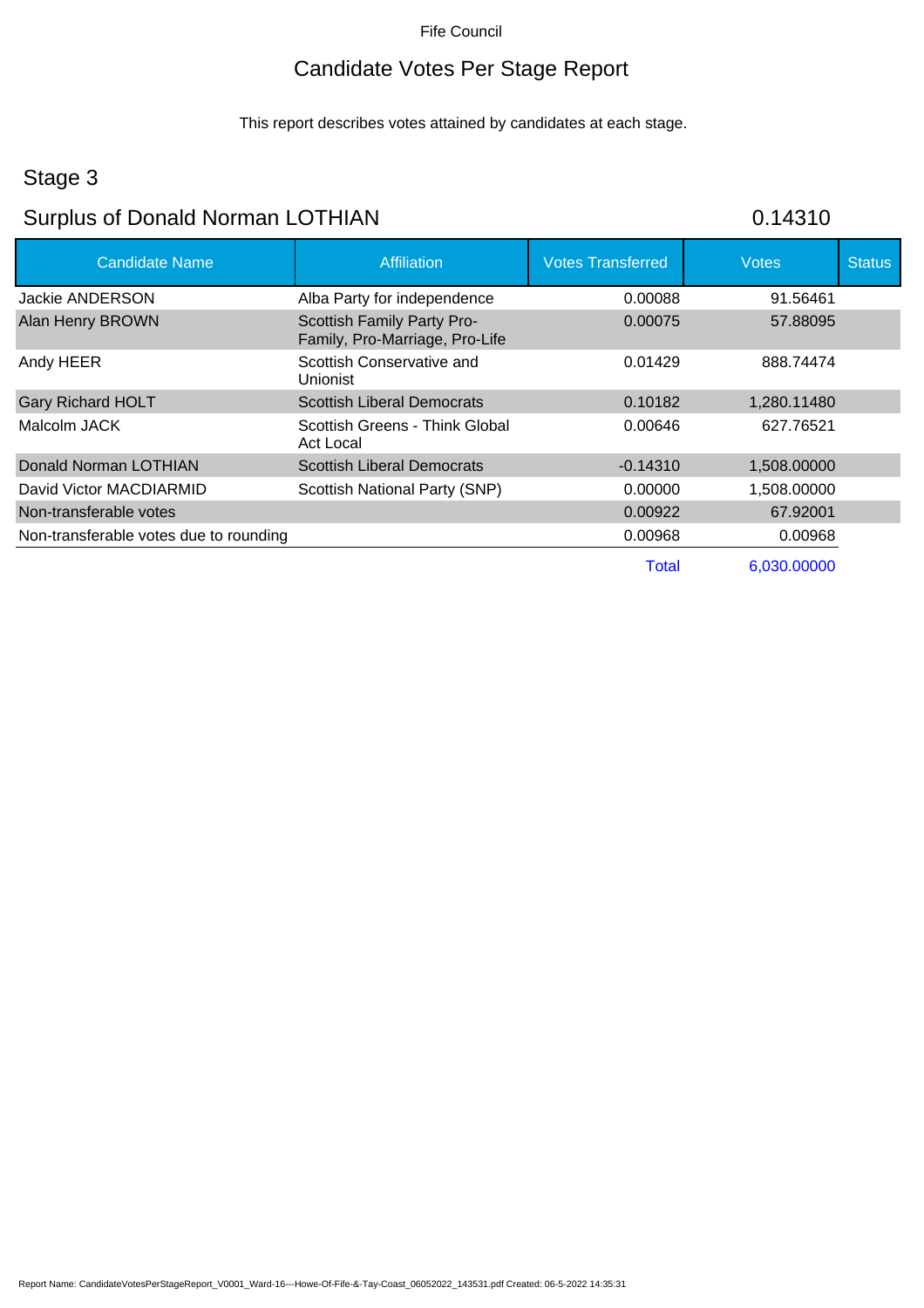### Candidate Votes Per Stage Report

This report describes votes attained by candidates at each stage.

### Stage 4

## Exclusion of Alan Henry BROWN 57.88095

| <b>Candidate Name</b>                  | Affiliation                                                  | <b>Votes Transferred</b> | <b>Votes</b> | <b>Status</b> |
|----------------------------------------|--------------------------------------------------------------|--------------------------|--------------|---------------|
| <b>Jackie ANDERSON</b>                 | Alba Party for independence                                  | 4.19428                  | 95.75889     |               |
| <b>Alan Henry BROWN</b>                | Scottish Family Party Pro-<br>Family, Pro-Marriage, Pro-Life | -57.88095                | 0.00000      |               |
| Andy HEER                              | Scottish Conservative and<br>Unionist                        | 17.19410                 | 905.93884    |               |
| <b>Gary Richard HOLT</b>               | <b>Scottish Liberal Democrats</b>                            | 10.38802                 | 1,290.50282  |               |
| Malcolm JACK                           | Scottish Greens - Think Global<br>Act Local                  | 9.74618                  | 637.51139    |               |
| Donald Norman LOTHIAN                  | <b>Scottish Liberal Democrats</b>                            | 0.00000                  | 1,508.00000  |               |
| David Victor MACDIARMID                | Scottish National Party (SNP)                                | 0.00000                  | 1,508.00000  |               |
| Non-transferable votes                 |                                                              | 16.35837                 | 84.28806     |               |
| Non-transferable votes due to rounding |                                                              | 0.00000                  | 0.00000      |               |
|                                        |                                                              | <b>Total</b>             | 6,030.00000  |               |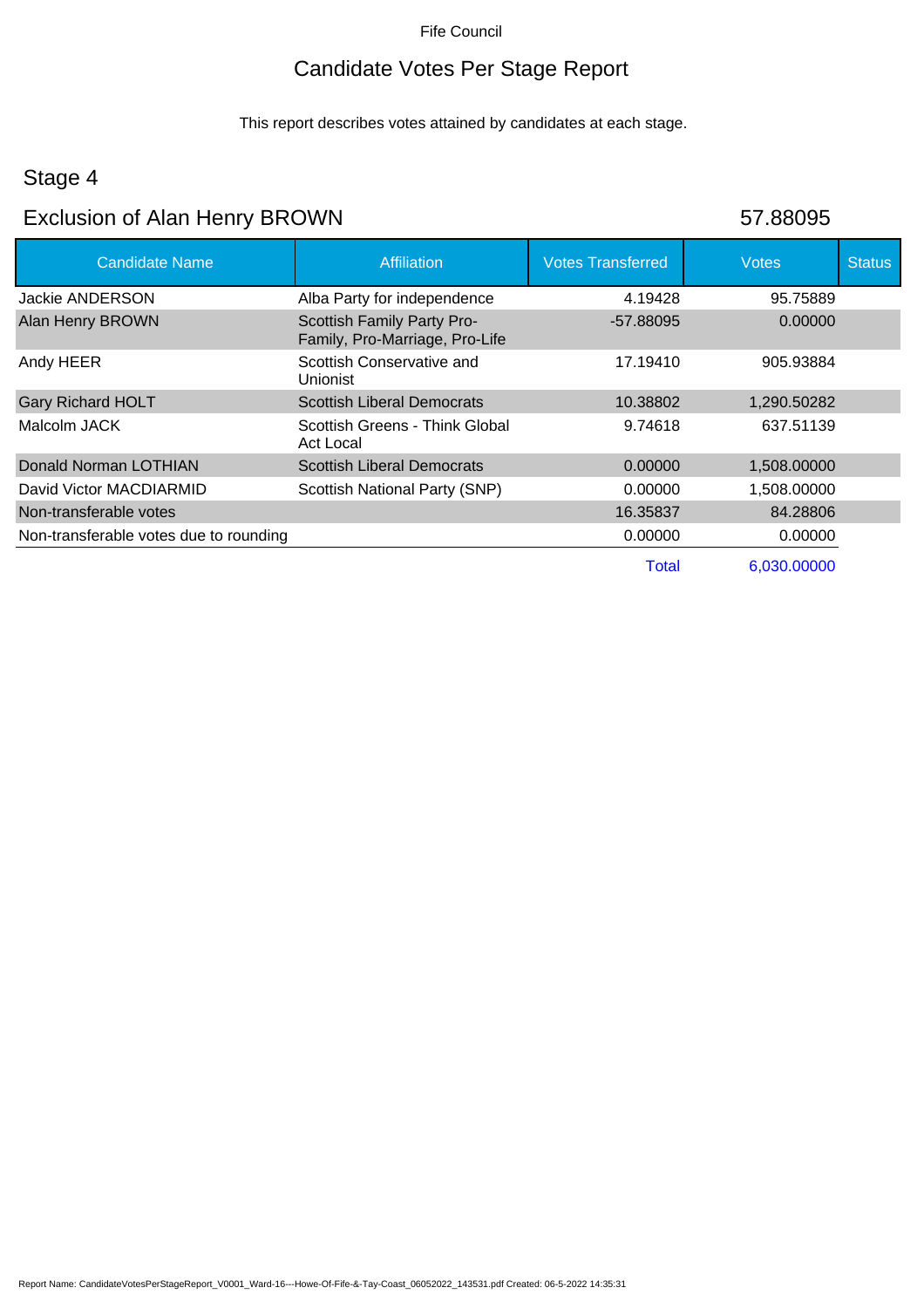# Candidate Votes Per Stage Report

This report describes votes attained by candidates at each stage.

# Stage 5

## Exclusion of Jackie ANDERSON 95.75889

| <b>Candidate Name</b>                  | Affiliation                                                  | <b>Votes Transferred</b> | <b>Votes</b> | <b>Status</b> |
|----------------------------------------|--------------------------------------------------------------|--------------------------|--------------|---------------|
| <b>Jackie ANDERSON</b>                 | Alba Party for independence                                  | -95.75889                | 0.00000      |               |
| <b>Alan Henry BROWN</b>                | Scottish Family Party Pro-<br>Family, Pro-Marriage, Pro-Life | 0.00000                  | 0.00000      |               |
| Andy HEER                              | Scottish Conservative and<br>Unionist                        | 8.77614                  | 914.71498    |               |
| <b>Gary Richard HOLT</b>               | <b>Scottish Liberal Democrats</b>                            | 15.94021                 | 1,306.44303  |               |
| Malcolm JACK                           | Scottish Greens - Think Global<br>Act Local                  | 41.84894                 | 679.36033    |               |
| Donald Norman LOTHIAN                  | <b>Scottish Liberal Democrats</b>                            | 0.00000                  | 1,508.00000  |               |
| David Victor MACDIARMID                | Scottish National Party (SNP)                                | 0.00000                  | 1,508.00000  |               |
| Non-transferable votes                 |                                                              | 29.19360                 | 113.48166    |               |
| Non-transferable votes due to rounding |                                                              | 0.00000                  | 0.00000      |               |
|                                        |                                                              | Total                    | 6,030.00000  |               |